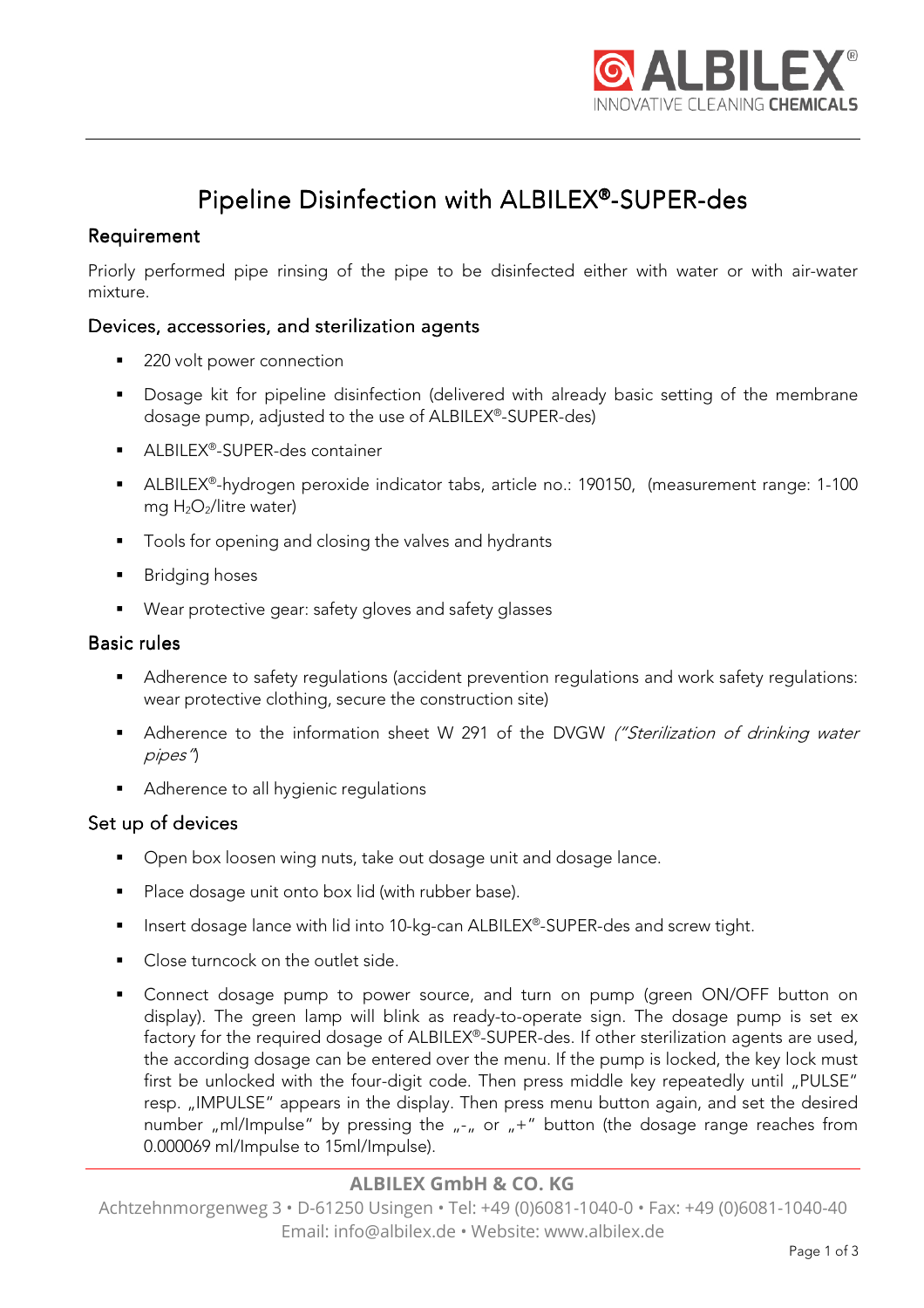

- Connect disinfected water hoses (inlet and outlet) with C-Storz clutches on both sides.
- Attention: Close valve at the end of the hose to be sterilized towards drinking water network, place insertion discs into position, and create bridge into canalisation or elsewhere, as no disinfectant may enter the neighbouring pipe system during sterilization.
- Open ventilation valve (on the side of the pump head) by approx. a 1/4 turn. The ventilation valve remains open minimally during the entire dosage process, so that only excess air can escape.
- Ventilation of the pump: press the 100%-button of the control panel until the pump and the hose between pump and place of injection are filled with disinfectant.

#### Pipeline disinfection in static procedure

- Note the cold water counter at the beginning (and at the end) of the pipe sterilization for supervision and control of the inserted amount of water.
- Open water inlet (for example from existing pipe network) and slowly open closing valve (with green wheel). As soon as the cold water counter starts running, the dosage pump automatically starts to process the disinfectant in the desired amount and mix it with the water
- With the help of a ALBILEX®-hydrogen peroxide indicator tab (measurement range: 1-100 mg/l  $H_2O_2$ ) the desired concentration in ppm to sample valve (knurled nut made of brass) can be supervised by measurement.
- Fill the pipe to be sterilized with the water-disinfectant-mixture in desired product concentration (usually: 100-300 ppm), and check this minimum amount with sample tab at the end of the pipe to be sterilized (sample tabs should show dark blue colour !). Shortening of standing time with increase of dosage at the same time possible in case of pipe damage.
- If no water is added, and the cold water counter stands still accordingly, the dosage pump also turns off automatically, and therefore no ALBILEX® -SUPER-des is added.
- Please pay attention that there is enough disinfecting agent (for example: ALBILEX®-SUPERdes) in the canister, as the dosage pump will otherwise automatically stop processing. As a consequence no disinfectant is added to the water.
- Adherence to the recommended standing times (see product brochure: ALBILEX®-SUPER-des)
- After finished complete filling of the pipe to be sterilized, insert the dosage lance into a bucket with clean water, press the 100% button, and rinse the unit until no more concentration of  $H_2O_2$  is measured. Subsequently hold the suction lance above your head, and operate pump until no more water is processed.
- Then disassemble the dosage unit vice versa the chronological order as described before, and place into aluminum case.

#### **ALBILEX GmbH & CO. KG**

Achtzehnmorgenweg 3 • D-61250 Usingen • Tel: +49 (0)6081-1040-0 • Fax: +49 (0)6081-1040-40 Email: info@albilex.de • Website: www.albilex.de